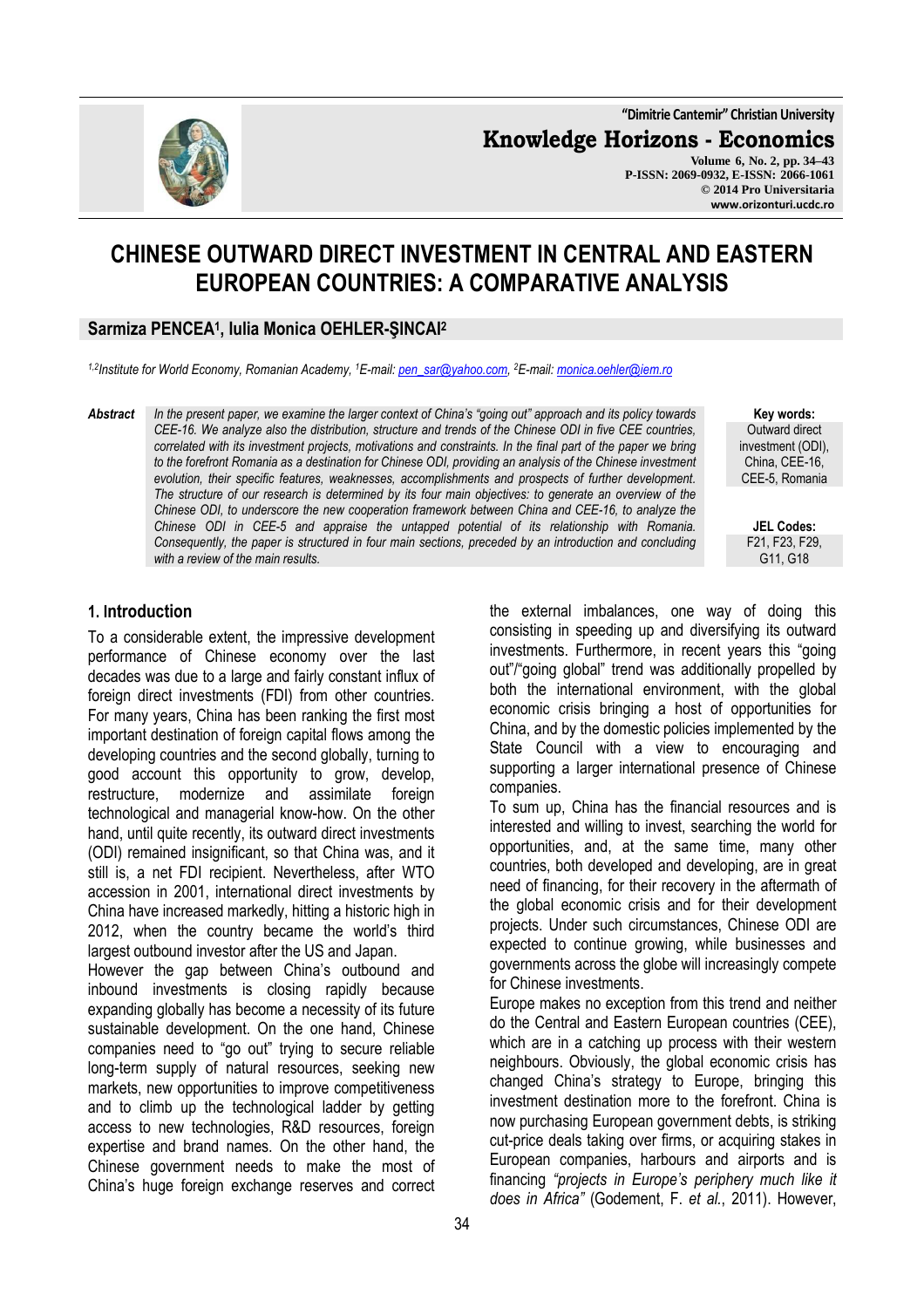unlike Africa, Europe is hardly a source of natural resources for China, but it is one of advanced technologies, reputed brands and trademarks, while its "*periphery",* the CEE countries, make, in addition, excellent locations for the manufacturing of "made in Europe" goods, by Chinese investors. Therefore, Europe and specifically the CEE countries are very attractive for China, while, at the same time, they need Chinese capital. This could be a "win-win" situation as long as the Europeans don't turn one against the other, competing for Chinese money and engaging themselves in a "race to the bottom".

*In the present paper, we examine the larger context of China's "going out" approach and its policy towards the CEE-16. We look at the distribution, structure and trends of the Chinese ODI in the five most important destination countries among the CEE-16, in correlation with the motivations and constraints pertaining the Chinese investment projects. In the final part of the paper we bring to the forefront Romania as a destination for Chinese ODI, providing an analysis of the Chinese investment evolution, their specific features, weaknesses, accomplishments and prospects of further development. The structure of our research is determined by its four main objectives: to generate an overview of the Chinese ODI, to underscore the new cooperation framework between China and CEE-16, to analyze the Chinese ODI in CEE-5 and appraise the* 

*untapped potential of its relationship with Romania. Our analysis is based on official FDI statistics, our own previous research, studies carried out by various institutions and experts, opinions expressed by scholars in their research papers or in mass media and is aiming at bridging the gap between the existing literature and the practical evidence.* 

#### **2. Overview of the Chinese Outward Direct Investment (ODI)**

China's ODI increased sharply in 2012 amidst a global downturn in FDI flows, "propelling" the country to the world's third-largest FDI provider position, after the US and Japan, up from the sixth place in the prior year (BBVA, 2013: p. 1, UNCTAD, 2013). In 2012 the Chinese ODI flows increased by approximately 18%, to a "historical maximum level" estimated at \$84-88 billion<sup>i</sup> .

China, the second largest economy globally, remains a net recipient of FDI. Nonetheless, due to China's unabated "peaceful rise" (Bijian, Z., 2013), the gap between its FDI inflows and outflows has been diminishing (Chart 1), especially after the world financial and economic crisis. Its ODI stock (estimated at \$509- 532 billion)<sup>ii</sup> represented only 2.2% of the worldwide stock, as compared to its share in the total ODI flows, of 6% in 2012.

*Chart 1.* Chinese FDI inflows and outflows during 1990-2012 (in \$ million)



 *Source:* Chart elaborated by authors, based on UNCTAD (2013)

In 2012, the most important host countries for China's ODI were, in this order: Hong Kong-China (58%), the US (4.6%), Kazakhstan (3.4%), the United Kingdom (3.2%), the British Virgin Islands (BVI) and Australia (2.5% each), Venezuela and Singapore (1.7% each), Indonesia (1.6%) and Luxembourg (1.3%). These ten recipients cumulated \$71.0 billion and accounted together for almost 81% of total ODI flows. In interpreting these data, it should be taken into account the statistical distortions generated by the existence of certain regional hubs which intermediate investment flows such as Hong Kong-China, or tax havens such as BVI or Cayman Islands) (BBVA, 2013: p. 2).

Asia remains the largest recipient of Chinese ODI, accounting for almost 74% and 69% in its ODI flows and stocks, respectively.

According to official statistics, the Chinese ODI remain concentrated in a limited number of sectors (business services, financial, mining, wholesale and retail, manufacturing, transport and construction, accounting for almost 90% of total ODI outflows). Nevertheless, the diversification process continues, even though in a gradual manner. Specific measures were included in the 12th Five-year Plan, launched in 2011, and also more recently, in November 2013, during the "Third Plenum", emphasizing "deregulation and market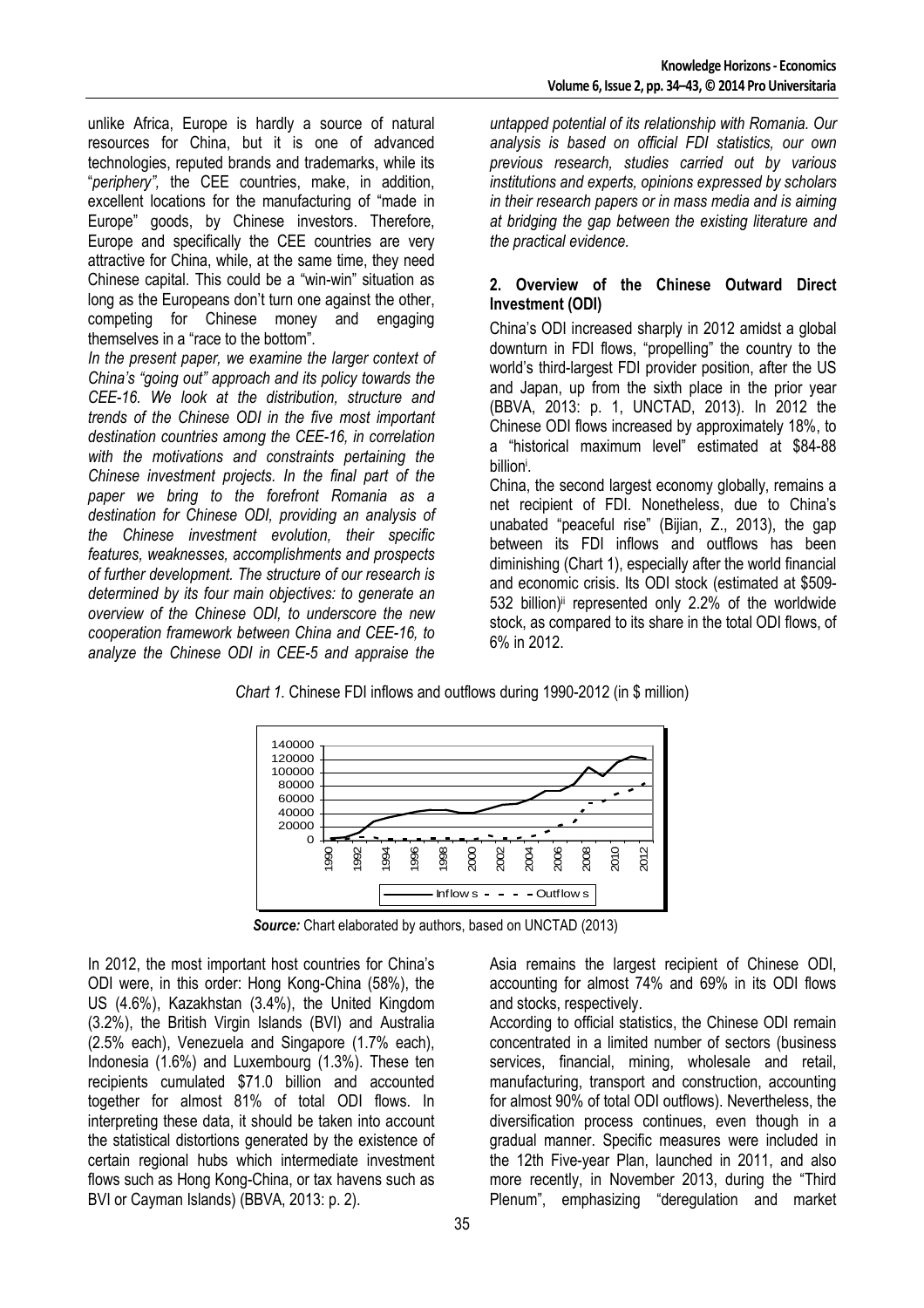openness to promote both inward and outward FDI". The progressive internationalization of the Chinese currency (Yuan or RMB) represents a supplementary incentive for the Chinese companies and financial institutions to "go global" (BBVA, 2013: pp. 3-4).

On the whole, in 2012 Europe had only an 8% share in the Chinese ODI flows and a 7% one in the corresponding stocks – percentages which are similar to those held by ASEAN-10 in the Chinese ODI (MOFCOM/NBS/SAFE). The EU's share in the Chinese ODI stock in Europe was of approximately 85% in 2012. This was mainly due to the attractiveness of Luxembourg (almost \$9 billion), the United Kingdom (\$8.9 billion), France (almost \$4 billion), Germany (\$3.1 billion), Sweden (\$2.4 billion) and Netherlands (\$1.1 billion), which had altogether a contribution of almost 87% in the Chinese ODI stocks in the EU.

In the next sections we will shed light on China's new strategy toward CEE, its investment projects, motivations and constraints.

### **3. The New Cooperation Framework between China and CEE-16**

China's policy towards Europe is made up of "three different layers": relations with European "powers" (Germany, France and the United Kingdom), interaction with EU institutions and relationships with regions (Northern, Southern and Central and Eastern Europe CEE-16) (Kong, T., 2013).

In recent years, in the context of the Eurozone crisis, the PIIGS<sup>iii</sup> debt crisis and the diminishing EU capacity to invest in its peripheral regions, China started making "inroads" into Central and Eastern Europe (CEE-16)iv (Stratfor, 2013). From 2009 onwards, the relationship between China and CEE-16 entered a "new era of cooperation" (Kong, T., 2013). Although China is now far from being a leading power in CEE, one can notice its increased presence in this region (Turcsányi, R., 2014), through trade, investment and the new cooperation framework.

China's "new strategy toward CEE" – the so-called *regional approach* – has emerged in the recent years. In 2011, on June 25, the first China-CEE Economic and Trade Forum were held in Budapest. It followed the second China-CEE Forum in Warsaw, in April 2012, when ex-premier Wen Jiabao brought forward a 12 point initiative for deepening cooperation with CEE. One of them was implemented in the same year, on September 6, namely the setting up of China-CEE Cooperation Secretariat in China's Ministry of Foreign Affairs. The special credit line amounting to \$10 billion was also launched. In July 2013, the first local leaders' meeting of China and CEE countries was held in southwest China's Chongqing Municipality, in order to expand cooperation between provinces and cities of the

two sides (Xinhua, 2013b). The third China-CEE Economic and Trade Forum took place in November 2013, in Bucharest. At the "November summit" the Bucharest Action Guideline on China-CEE Cooperation was agreed and an investment fund (amounting to \$500 million) was officially launched (China Dialogue, 2013). In spite of their economic potential (or maybe due to their potential), the ties which develop between China and CEE are viewed with concern in Brussels and considered as a part of the Chinese strategy to "divide and conquer" Europe (Deutsche Welle, 2013a). On the contrary, in the opinion of the Chinese premier, Li Keqiang, the principles of this relationship are "equal treatment, mutual respect, mutual benefit, win-win results and common development" which in the end is conducive to "stability and prosperity" in the CEE and consolidates Europe's role as a pole of power in a multipolar world (Xinhua, 2013a). As a matter of fact, China considers the bilateral relations with the CEE as "part of Sino-Europe relations, and the stronger China-CEE relations, the stronger Sino-Europe relations" (Kong, T., 2013).

China's motivations to strengthen its ties with CEE are various. Among the declared ones are the following. The CEE countries are former socialist nations and the relations with these countries are different from the ties with the EU as a whole (Deutsche Welle, 2013b), as they are hybrid economies, between emerging and developed markets (EUbusiness, 2013). The growth rates in the CEE region are higher than in the Western Europe (countries like Poland were not affected by the financial and economic crisis) and the labour costs are lower than in the old EU member states (China Dialogue, 2013). On the motivations list it should be added the natural resources endowment (even though not at the level of other regions, such as Africa) and some CEE's function as a "springboard" and "bridgehead" to the EU (Zuokui, L., 2012).

Taking into account CEE geographical position and access to major harbours, China intends to finance large industrial projects such as equipment manufacturing and to build a new "artery for China-Europe logistics through the construction of land and sea transportation infrastructure" and, at the same time, to double the bilateral trade over the next five years in the areas of energy, technology, industrial projects, agriculture and transport (China Dialogue, 2013). At the beginning of 2000s, Chinese investment in the region was almost inexistent, but in 2010 it reached \$800 million. Moreover, bilateral trade increased from \$3 billion in 2000 to over \$40 billion in 2010, China recording a net surplus (Eubusiness, 2013).

Last but not least, the CEE-16 format is logistically useful, as during one official visit the Chinese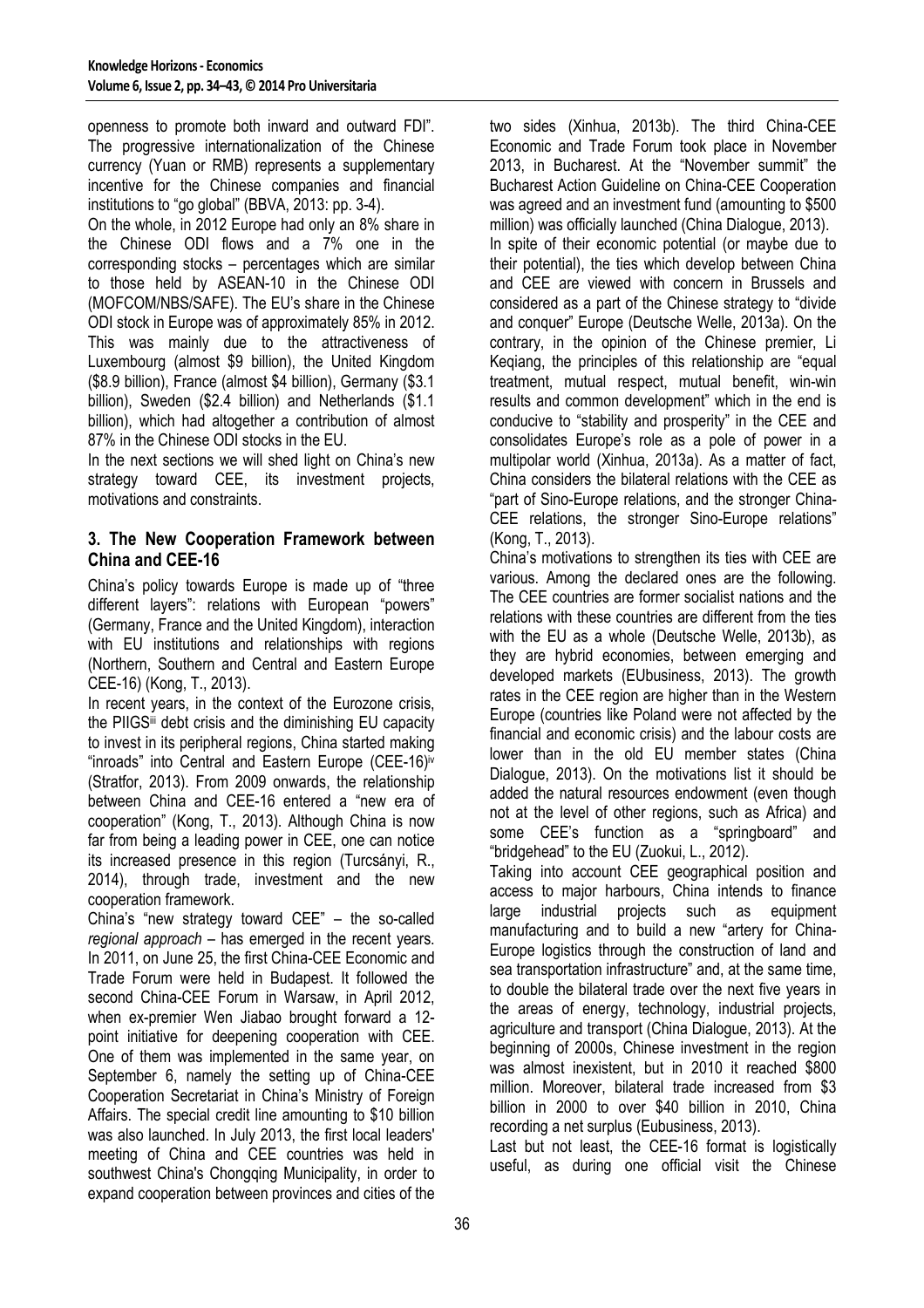authorities can meet 16 prime ministers from CEE-16 (Deutsche Welle, 2013b).

In spite of the rapid expansion of the Chinese ODI and the political will to fully tap the existing potential, the shares of the CEE countries in China's investment abroad remain minor as compared with the Western Europe. Chinese investments still encounter many obstacles at CEE level. In the next section we will analyze the Chinese ODI in a group of five most dynamic CEE recipients.

#### **4. China and the CEE-5**

Among the new member states, one can remark five countries, namely Hungary, Poland, the Czech Republic, Romania and Bulgaria (CEE-5), each cumulating an amount of Chinese investments larger than \$100 million in 2012 (MOFCOM/NBS/SAFE). None of them has adopted the euro yet. However, the investment stocks from China in the CEE-5 group represented in 2012 only 3.8% of the Chinese ODI stock in the EU and 0.2% of the Chinese stock worldwide.

According to recent studies, in spite of the "new strategy towards CEE", Chinese companies are generally reticent to investing in these countries, mainly due to their "unfamiliarity with the rules of the large EU market and the ambiguous positioning of the CEE". Moreover, "most of the high-quality assets of these countries have been absorbed by Western countries due to privatization in the transformation period in the 1990s" and some Chinese companies (such as China Overseas Engineering Group Co. Ltd. COVEC, targeting the Polish infrastructure market) failed to enter some CEE countries (Zuokui, L., 2012).

Nevertheless, in China's investment relationship with CEE-5 some specific industries have emerged, such as: infrastructure construction (China Road and Bridge Corp.), information and communications technology (Huawei and ZTE), chemical industry (Wanhua Industrial Group Co. Ltd.), machinery processing and manufacturing (Liugong Machinery Corp.) (Zuokui, L., 2012). Hungary may be considered the "champion" of this group in terms of ODI stock attracted from China (Chart 2).

*Chart 2.* Chinese outward FDI stock in relationship with CEE-5, 2005-2012 (in million \$)



 *Source:* Chart elaborated by authors, based on MOFCOM/NBS/SAFE

Among the Chinese investors based in Hungary there are: the Bank of China, Huawei (a networking and telecommunications equipment and services company), ZTE (a telecommunications equipment manufacturer) and Wanhua (a chemical industry company) (The American Enterprise Institute/The Heritage Foundation, 2013, Hungarian Chamber of Commerce and Industry, 2014). However, in terms of FDI inflows, Bulgaria surpassed Hungary in 2012 and attracted a larger amount of investments from China (Chart 3).

In our opinion, exactly this "race for Chinese investments" among the CEE-5 determined the Hungarian authorities to declare they were "ready to subsidize business developers from China" (Hungarian Chamber of Commerce and Industry, 2014).

Another strong competitor is Poland, "the only country in the European Union with more than 20 years of uninterrupted GDP growth" and one of the "best destinations for foreign investment with a good

investment environment and stimulus packages". Besides, China and Poland established a strategic partnership in 2011. Nevertheless, Chinese investments in Poland are "far below" their real potential and expectations from both sides (China Daily, 2013). Chinese investments in Poland are focused on electronics, such as the production of TV sets and monitors, the electro-machinery industry, IT and construction machinery. Major investors include: TCL Corp, Digital View, Nuctech, ZTE, Huawei, Liugong Machinery Co Ltd. In 2013 was opened the Chengdu-Lodz direct rail route, connecting China and Europe

(China Daily, 2013). At the same time, China's ODI in Czech Republic expanded significantly in the recent years, so that at present among the major investors there are: ZTE, Huawei, Changhong (TV sets production), Noark (electrical appliances and components), Shanxi Yuncheng Plating Group (manufacturer of rotogravure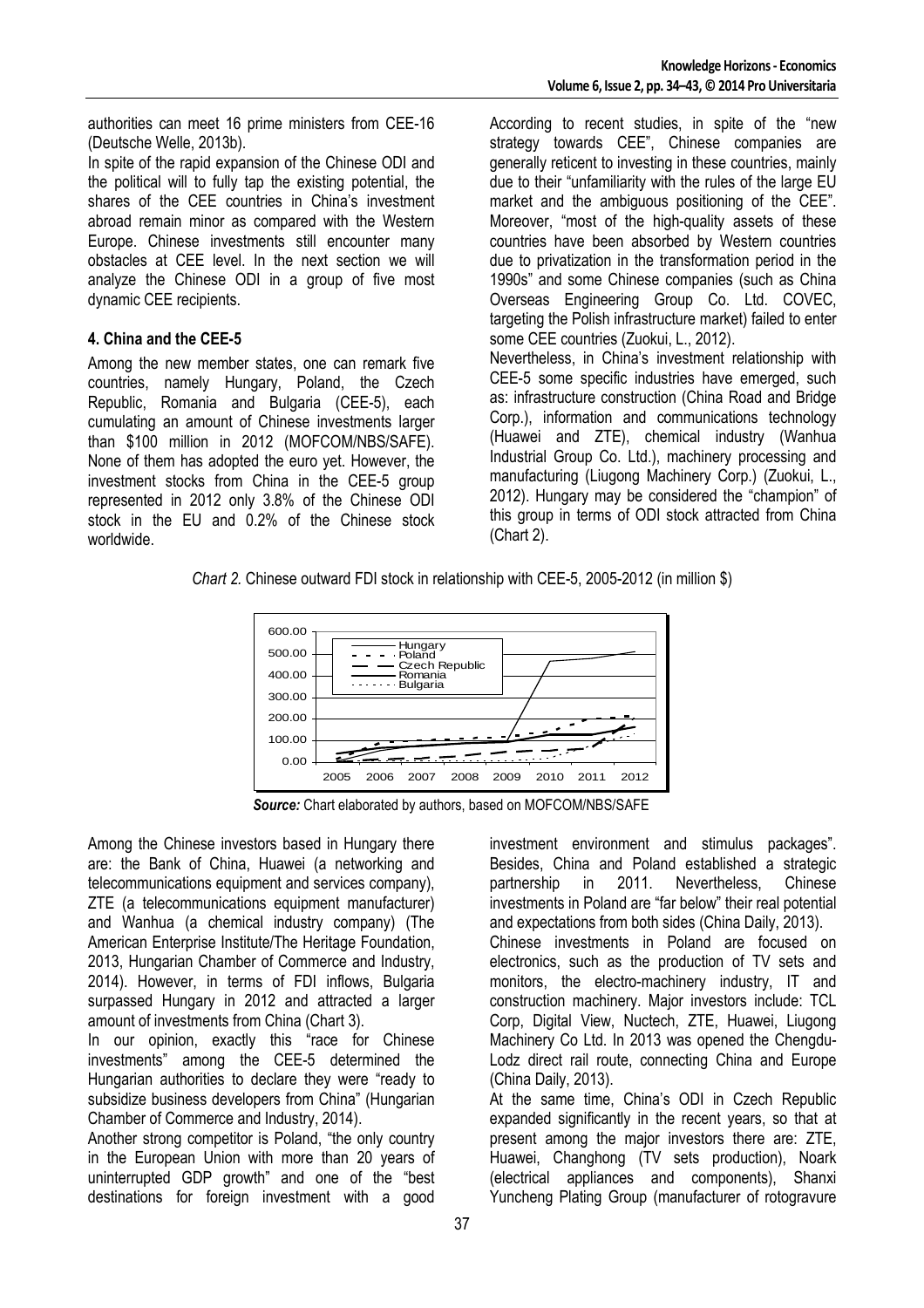cylinders), Shandong Linyi Yuli Foodnuts (nut roasting plant) and Beijing Fight Company (crystal glass production) (Czech Position, 2012).

As regards Bulgaria, besides important investments in car production, chemical industry and energy, agriculture and food processing are considered "new highlights" in this country's cooperation with China. Bulgaria intends to strengthen cooperation with China in sectors including infrastructure, energy, new materials and high technology. Meanwhile, it is ready to offer favourable conditions to attract more Chinese tourists and investment (Zuokui, L., 2014).

*Chart 3.* Chinese outward FDI flows and stock in relationship with CEE-5, 2012 (in million \$)



 *Source:* Chart elaborated by authors, based on MOFCOM/NBS/SAFE

#### **5. Chinese Investments in Romania**

#### *5.1. The recent history*

Romania was a favourite destination for the early Chinese investments in Europe. This is revealed both by the official governmental guidance to the potential Chinese investors in Europe and by the investment reality itself. The official governmental guidance was mainly substantiated into the "*Outbound Foreign Investment Catalogue*" (OFIC) of 2004, a document which indicated the countries and sectors where Chinese companies were advised to invest. In this document, Romania was topping the list of favourite destinations, equal only to Germany, followed closely by Poland, the Czech Republic and Hungary, and then by all the other European destinations. These four CEE preferred destinations, with Romania ranking first, were

identified at the time as being more important than the EU-15 countries for the Chinese investors seeking manufacturing opportunities in the EU. The recommended sectors for investments in Romania were the textiles, leather goods and luggage, TV sets, communication equipment, computers and other electronic equipment – all of them industries where China enjoyed considerable export strength, but faced a growing pressure from the importing nations to reduce its trade surplus (Clegg, J., Voss, H., 2012). Therefore, the sector selection for Romania (as well as for the other CEE countries) revealed an option for *a trade-substituting investment strategy, meant to avoid import barriers and preserve, or even increase, the existing market shares of the Chinese exporters to Europe*.

*Table 1.* OFIC Top 15 most Attractive European destinations for Chinese investments, by number of attractive sectors

| <b>Country ranking</b> |          | Number of attractive sectors by country |                          |          |                 |
|------------------------|----------|-----------------------------------------|--------------------------|----------|-----------------|
| in the EU27            | Country  | Total                                   | <b>Natural resources</b> | Industry | <b>Services</b> |
|                        | Germany  |                                         |                          |          |                 |
|                        | Romania  |                                         |                          |          |                 |
|                        | Poland   |                                         |                          |          |                 |
|                        | Czech R. |                                         |                          |          |                 |
|                        | Hungary  |                                         |                          |          |                 |
|                        | Portugal |                                         |                          |          |                 |
|                        | UK       |                                         |                          |          |                 |
|                        | Austria  |                                         |                          |          |                 |
|                        | Denmark  |                                         |                          |          |                 |
|                        | Estonia  |                                         |                          |          |                 |
|                        | France   |                                         |                          |          |                 |
|                        | Sweden   |                                         |                          |          |                 |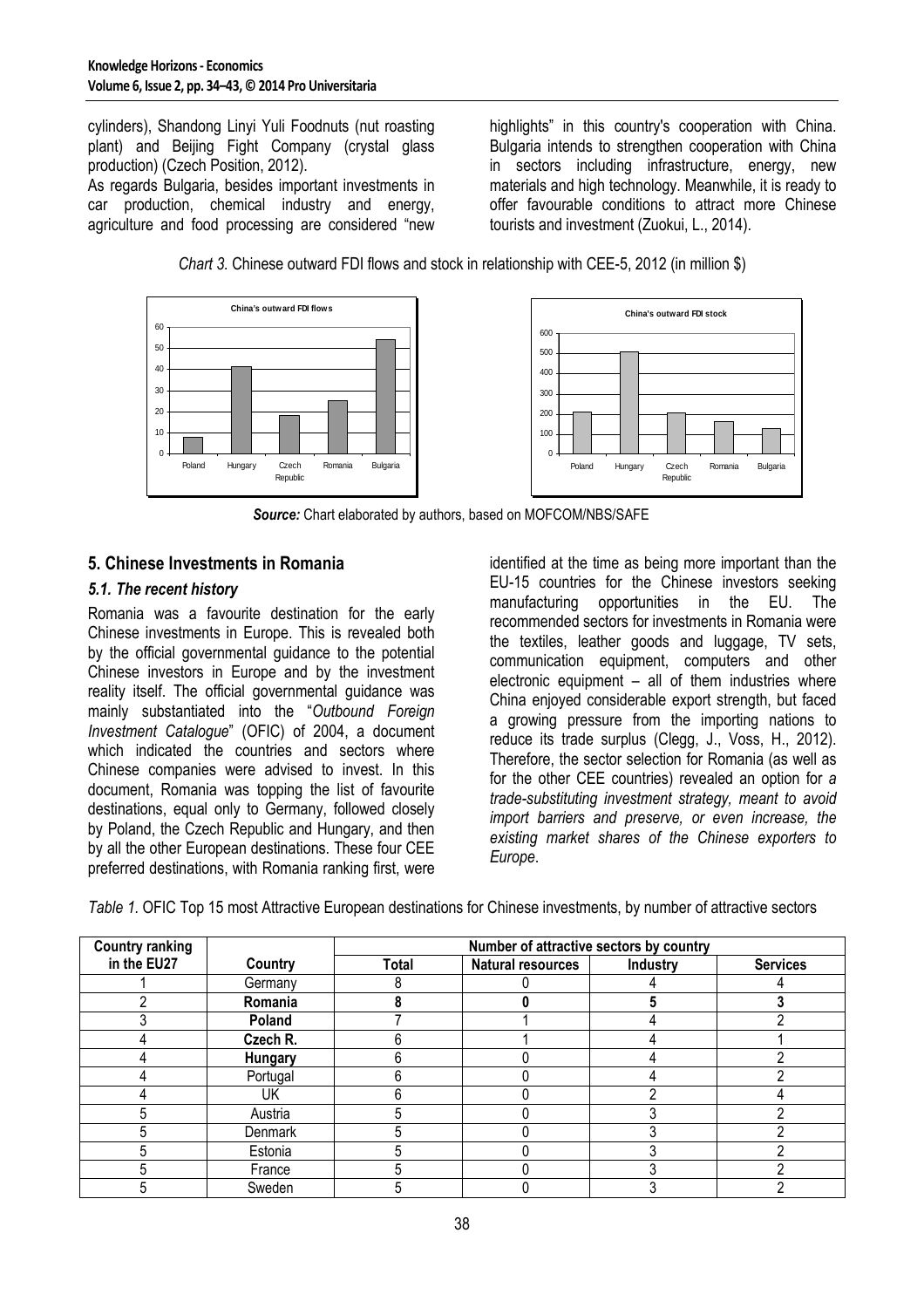| <b>Country ranking</b> |                 | Number of attractive sectors by country |                          |          |                 |
|------------------------|-----------------|-----------------------------------------|--------------------------|----------|-----------------|
| in the EU27            | Country         | Total                                   | <b>Natural resources</b> | Industry | <b>Services</b> |
|                        | <b>Bulgaria</b> |                                         |                          |          |                 |
|                        | Belaium         |                                         |                          |          |                 |
|                        | Greece          |                                         |                          |          |                 |
|                        | Ireland         |                                         |                          |          |                 |

*Source:* MOFCOM, Ministry of Foreign Affairs - *Outbound Foreign Investment Catalogue* (OFIC)

On the other hand, the factual Chinese investment in Europe demonstrated a bias for Romania too, in the early 2000s. In 2005 Romania was the most important European host for Chinese investments, cumulating over two thirds of the total investment stock of the CEE-5 and making Chinese officials declare at the time that "*Romania is the East European country where we got the best results in implementing our "going out strategy", with Chinese investments both in production, in infrastructure and in high technology."* (Guanchao, Z., 2005). These Chinese investors in Romania were part of the first wave of companies which dared "go out": private small and medium enterprises (SMEs), mainly family companies with little capital, involved in trade activities or low and medium technology manufacturing, which didn't benefit, in their great majority, from any kind of material support from their government. That is why, although great in number, these small companies could not cumulate high investment values in Romanian economy. Still, low as they were in Europe at the time, Chinese investments preferentially chose Romania, indicating a comparative advantage for our country, from this point of view. For Chinese investors, Romania was a country with a long record of good political, economic, commercial and cultural relations with China, a fairly large market, well-placed geographically, offering good local opportunities and good chances to build a bridgehead to the rest of Europe. Therefore the odds were very promising.

Unfortunately, this favourable state of facts was not going to last, as Romania was absorbed by its efforts to access the EU and didn't devise any specific strategy to attract more investments from China and capitalize on the comparative advantage it enjoyed. Additionally, on efficiency grounds, Romania interrupted the direct flights between Bucharest and Beijing (2004), while maintaining quite restrictive and lengthy visa procedures and providing little or no assistance to the Chinese investors, in their difficult attempt of adjusting to an unknown and challenging business environment. Hence, Chinese investment flows to Romania grew at a slower rate, while their pace accelerated in other CEE countries, especially in Hungary and Poland, which had already been accepted in the EU and could be more committed and more successful in attracting them. Furthermore, these two countries managed to capitalize on the second wave of Chinese outward investments,

which was this time the result of the big state owned, or state-backed companies' "going global" strategies and implied considerable higher amounts invested per project.

Anyway, it is worth noticing that after the onset of the global economic crisis, a growing mismatch between the Chinese government investment guidelines (OFIC) and the factual investment decisions of the companies became increasingly apparent at the EU level, the bulk of investments going prevailingly to the EU15 countries (around 90% of the total inflow), even to the lower ranked ones in the initial governmental listing, and not to the CEE economies from the EU "*periphery"*. Similarly, among the CEE-5 countries, the factual investment pattern didn't observe the official recommendations, a host of internal and external factors converging in changing the initial priorities, to Romania's disadvantage.

Considering our calculations using data from Chinese statistics, Romania's share in the total Chinese investment stock of the CEE-5 group decreased, at first abruptly, from over two thirds of the total in 2005, to less than one third in 2006, and then gradually to only 13.4% in 2012. Accordingly, Romania's ranking within the CEE countries went down, from first position until 2005 and second in 2006, to third position between 2007-2011 and finally to fourth position in 2012. This decline has occurred as Hungary, Poland and, more recently, the Czech Republic managed to strike large investment deals with powerful state owned enterprises (SOEs), while Romania could not do the same, even if such companies have continually tested its market opportunities.

#### *5.2. The present Chinese investment landscape in Romania*

China is Romania's main Asian investing partner. Among the foreign investors in our country it ranks the 5<sup>th</sup> by number of companies set up, but only the 17<sup>th</sup> by the amount invested (Paul, A., 2011), which is extremely far from the potential.

Currently, there are over 10,800 Chinese companies registered in Romania, accounting for about 5% of the total number of businesses with foreign participation. Although presumably just about one third of them are actually active (Wall Street, 2011), *Romania registers the highest number of Chinese companies in Europe,*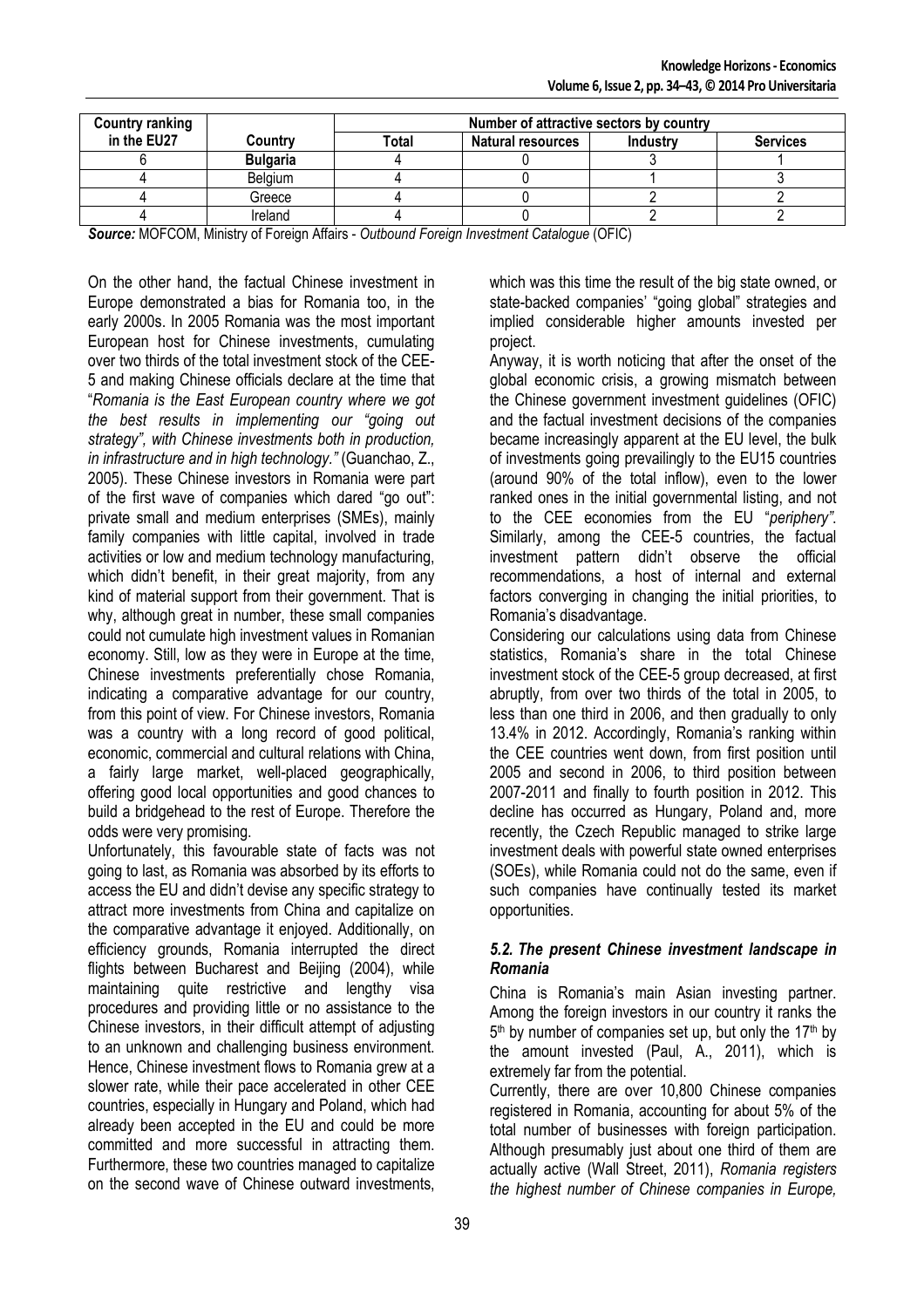ranking first before Germany (2nd), Serbia (3rd), the Czech Republic  $(4<sup>th</sup>)$  and Hungary  $(5<sup>th</sup>)$ , the five countries which host together about 80% of all the Chinese firms in Europe (The Antwerp Forum, 2013). Also, Chinese businesses are present in only a small number of European cities, most of them choosing Bucharest (1st), Belgrade (2nd), Prague (3rd), Budapest, Hamburg, Moscow, Düsseldorf and Frankfurt to set up businesses. *Such a high degree of geographic concentration highlights a strong propensity to clustering so that these companies reap economies of agglomeration.* 

*Most of the Chinese businesses in Romania are still individual or family-owned companies from the first Chinese "going out" wave*, fully matching the European pattern where more than 4 out of 5 Chinese companies (82%) fall in these two categories (The Antwerp Forum, 2013). Currently, the Chinese businessmen in Romania are regionally organized in 16 federations, about 90% of them developing activities in Bucharest, the capital city (Xiaoming, S., 2010).

According to the Romanian records, by the end of 2010, the total amount of the Chinese capital invested in our country raised to about €318 million, which accounted for just little over 1% of the total FDI stock in Romania, at the time (Paul, 2011). By the end of 2012, the investment stock had risen to about €420 million, but according to the president of the Romania-China Trade and Industry Chamber, this was an undervaluation. In November 2013 he declared: *"According to the National Bank of Romania Chinese FDI, reach €420 million. But their value is probably double. Actually, investments are much higher because not all the companies chose to increase their social capital."* (Gelmegeanu, G., 2013)

Obviously, when referring to the total investment value by Chinese companies in Romania, one has a quite difficult task in discerning their real level, as there is a certain informational shortage and significant differences between the statistical records in China, the EU and Romania. Taking, for instance, the 2012 total investment stock levels, one could notice that while the Chinese statistical data for 2012 recorded an investment stock in Romania of about €126 million (equivalent of \$161 million), the Eurostat statistics recorded only about half that amount (€69 million), in striking contrast with the Romanian records of at least €420 million, which were, therefore, more than triple the Chinese level and six times larger than the EU one.

Although Chinese investments to Romania didn't progress as they could and should, and a lot of potential remained untapped, there were some significant achievements of their "first wave", worth reminding. First of all, the €200 million trade hub near Bucharest, the "Red Dragon" founded in 2003 by the

Niro Group (a joint venture with a 30% Chinese stake) and the neighbouring €100 million China Town (a whole trade and business centre, 100% Chinese investment, developed in 2010). These could be, or become, part of the 50 economic and trade cooperation zones in a worldwide network, which the Chinese government wants to progressively being built as an instrument for supporting the internationalization of domestic companies. Similar hubs can be found in other CEE-5 countries – for instance the Wolkovska Cetre in Warsaw, set up in 1994, or the China Brand Trade Centre in Budapest, opened in 2011 – but even more in the EU15 countries, especially the Netherlands (with 3 such hubs), Sweden (2), UK, France, Finland and Italy (1 each). All of them start by promoting international trade, mainly imports from China, but gradually turn to low risk investments and then to larger ODI, when the market proves sufficiently large and stable (Clegg, J., Voss, H., 2012).

Another remarkable accomplishment of the first-wave investors in Romania is the 22 000 hectares industrial park in Pârşcov, Buzău, developed by the F&J International Group, a 100% Chinese private corporation. The industrial park includes five factories with production, distribution and foreign trade operations in garments, wood processing, cigarettes, electronics, household electric appliances and ecologic electric bulbs, as well as a fresh fruit and vegetables import company. Besides these activities in the industrial park, Chinese investments by other small and medium companies achieved good results in bicycle production, recycling, construction materials and industrial printing.

On the other hand, we can also speak of *a second wave of Chinese investors* in Romania too, although they are not many and have not yet committed to substantially high investments. We could first include here important *companies dealing in information technology (IT*), which came in the early 2000s, but only in very recent years have shown their readiness to make more sizeable investments in Romania. These are two prominent high-technology businesses: the state-owned company ZTE, the largest Chinese producer of telecommunications equipment, and the private company Huawei, the largest global provider of IT&C solutions. These two companies have already made inroads into the Romanian market and have established a significant European presence. Although they are in Romania for about 10 years – ZTE from 2004 and Huawei from 2003 – it is now that they intend to make more substantial investments. ZTE has a Euro 100 million investment programme until 2015 to set up a Euro 16 million Service Centre in the Western part of the country, another Euro 23 million Service Centre in the South, and a telecommunications equipment factory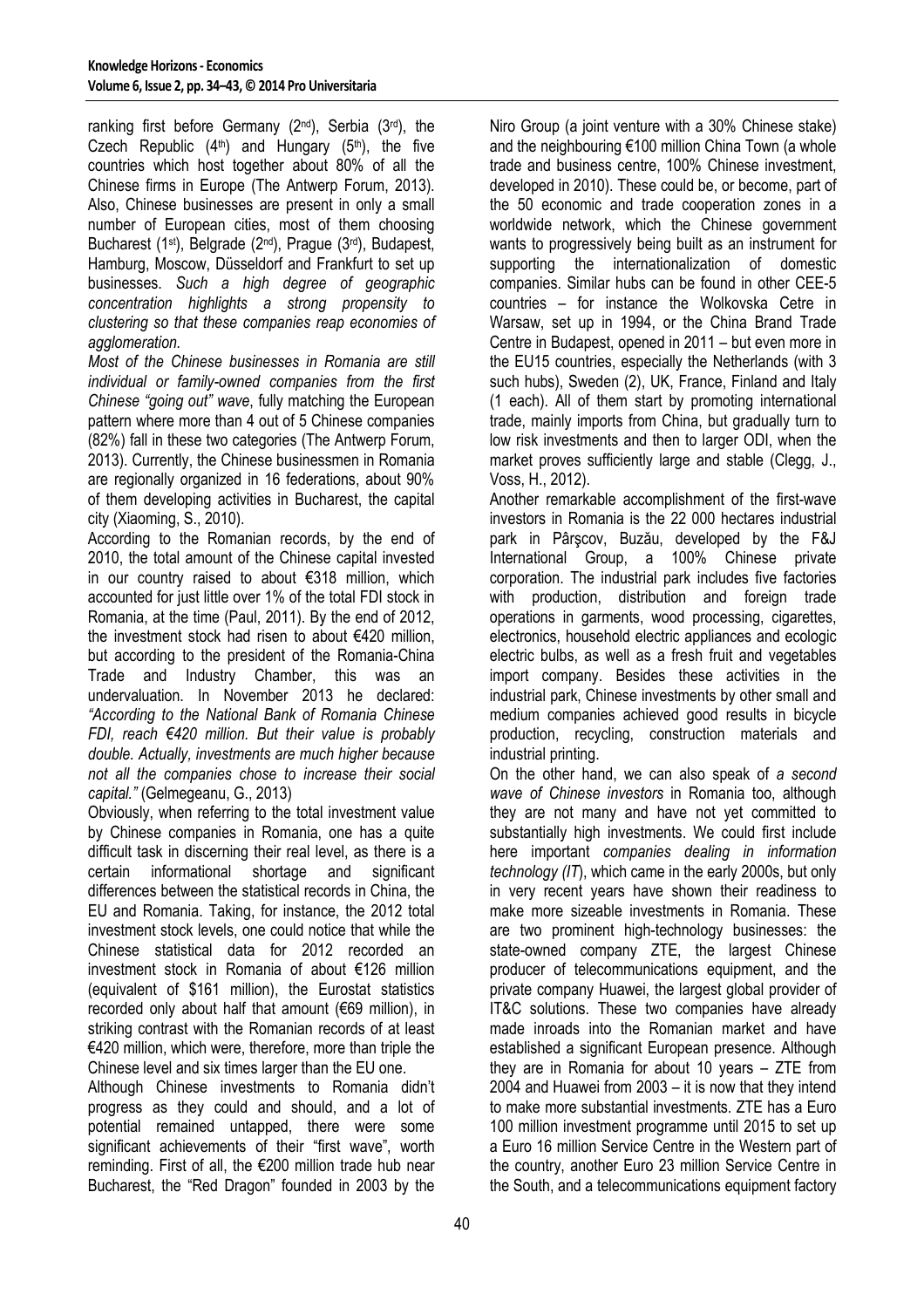worth the remainder 60 million Euro (Business24, 2013). Huawei has already invested Euro 90 million in Romania between 2007-2012 and has another Euro 200 million investment project to open a global support centre by 2015. By 2018 the number of its employees in Romania will reach 1000 and another Euro 100 million will be invested, mainly in research and education programmes (Ziarul Financiar, 2014).

Secondly, *another important component of the "second wave" of Chinese investors in Romanian economy may be considered the recent businesses involved in renewable energy (RE),* especially in building and operating photovoltaic (PV) parks, but also wind farms. This is a very recent wave, triggered by the green certificate programme of the Romanian government aimed at attracting foreign capital in renewable energy production. These are also high-technology

investments, by Chinese larger private companies, involved in considerably higher value projects. Unfortunately, the Chinese investors reacted quite late to the Romanian incentive programme, missing its most rewarding phase, when lots of Western companies scrambled for *"a piece of the pie".* As a result, in the recent few years Romania experienced a tremendous growth in the development of RE facilities. Therefore, considering its objectives met and the incentive scheme already too generous, in 2013-2014 the Romanian government changed the legislation on renewable energy, reducing the incentive scheme. Consequently, these late Chinese investors were discouraged, some of them choosing to partially give up their initial investment plans, as it can be noticed from the table beneath.

| Table 2. Chinese investments in Romanian renewable energy (RE) |  |  |  |  |  |
|----------------------------------------------------------------|--|--|--|--|--|
|----------------------------------------------------------------|--|--|--|--|--|

| <b>Investor</b>                                                         | Project                                                                               | Investment amount (mil. $\epsilon$ )                | <b>Project stage</b>                                                              |
|-------------------------------------------------------------------------|---------------------------------------------------------------------------------------|-----------------------------------------------------|-----------------------------------------------------------------------------------|
| <b>SUNOWE</b>                                                           | 25 MW PV park, 50km from<br>Sibiu (the first project of the<br>company outside China) | 40                                                  | Finalized, functional before<br>the legislation change                            |
| <b>UNISUM</b><br>Part of the WUXI GUOLIAN<br>DEVELOPMENT GROUP          | 3 PV parks in Cluj and<br>Brasov, totalling 19.6 MW                                   | 30                                                  | Finalized, functional                                                             |
| ASTROENERGY                                                             | 65 MW PV park, Sebis, Arad                                                            | 40<br>of the initial 100 for the entire<br>project  | Only 25MW built, the rest<br>of the investment stopped<br>due to law change       |
| <b>GREEN VISION SEVEN of</b><br>the HAREON GROUP                        | 168 MW PV park, Ucea de<br>Sus, Brasov<br>(the largest park in Romania)               | 100<br>of the initial 200 for the entire<br>project | Only 82 MW built, the rest<br>of the investment stopped<br>due to law change      |
| LIGHTWAY SOLAR                                                          | 50 MW PV park,<br>Prundu, Giurgiu                                                     | 76                                                  | Approved by NDRC, China;<br>in progress                                           |
| MING YANG WIND POWER<br><b>GROUP and PAUNESCU</b><br><b>CORPORATION</b> | 200 MW wind farm, Vaslui-<br>Husi                                                     | 400                                                 | Contract signed in<br>November 2013, project in<br>progress<br>with deadline 2014 |

*Sources:* www.zf.ro, http://powerromania.ro, www.business24.ro, www.wall-street.ro

It is worth mentioning here, that in January 2013, Sinovel Wind Group, the largest wind turbine manufacturer in China and the second largest globally, expressed its interest in investing in both wind farms, and wind turbine manufacturing in Romania (Agerpres, 2013). If Sinovel and Faur, a Romanian industrial engineering company based in Bucharest, manage a successful cooperation agreement in this new, hightechnology industry, China could get access to the larger European market, while Romania could diversify and upgrade its industrial structure, increase exports and create jobs. It remains to be seen to what extent the recent changes in Romania's and other EU Member States' RE legislation and market demand are going to impact on these potential investment and cooperation projects.

The analysis above shows that *what differentiates at the moment Romania from other European investment destinations is that it has not succeed yet in attracting sizeable Chinese businesses in large investment projects.* In spite of the undeniable local potential in Romania and the genuine interest of the Chinese investors, the numerous, but sporadic and inconsistent attempts to negotiate and agree on larger projects didn't lead to any results yet.

Some of the older and most discussed projects bilaterally were either *infrastructure projects* (the Bucharest second beltway, plus other highway sectors countrywide; the Danube-Bucharest Canal; the Siret – Bărăgan Canal; the Brăila – Galaţi bridge over the Danube), or *projects in conventional energy production, mainly to overhaul, continue unfinished units, or extend*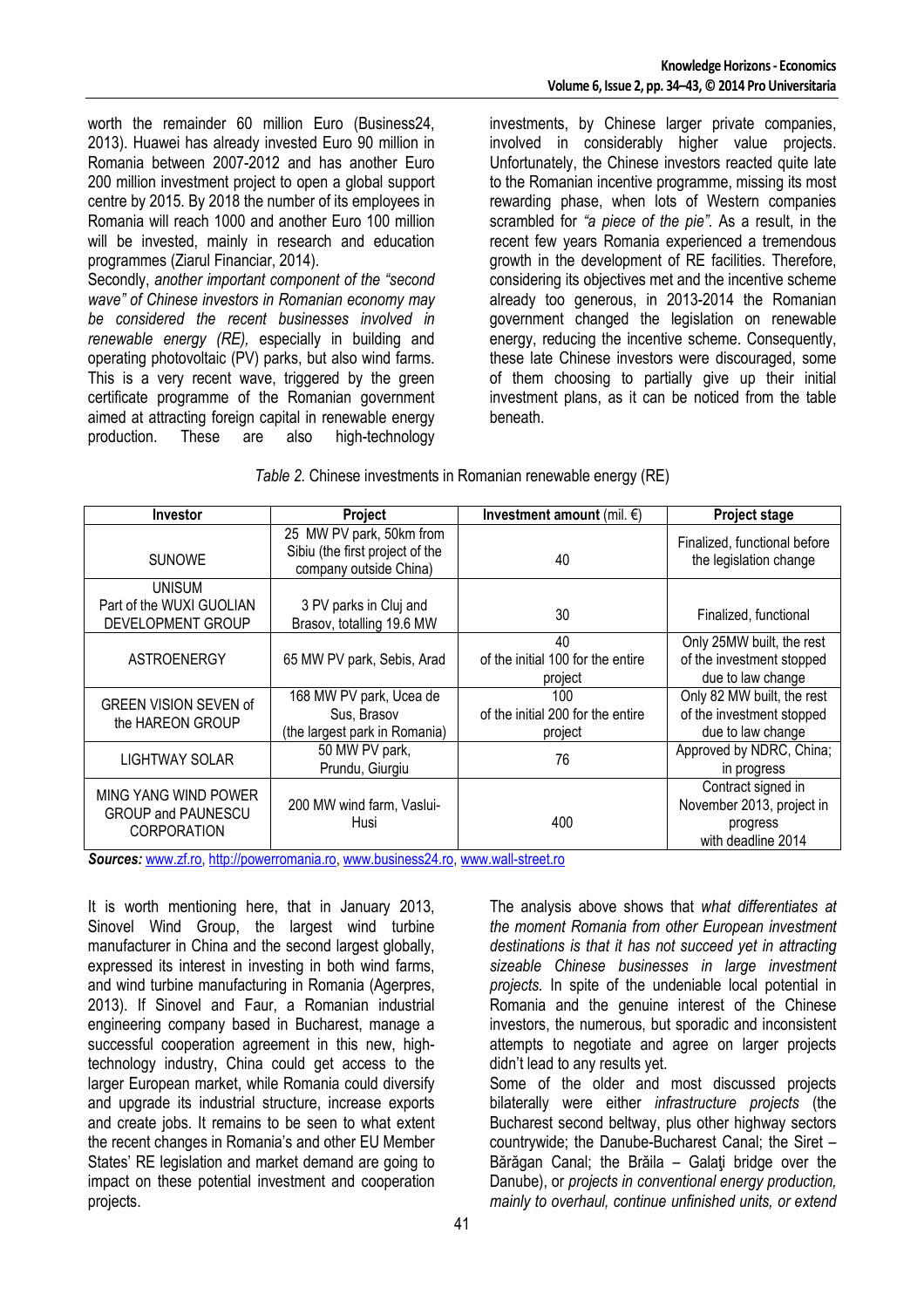*existing facilities* such as thermo-power plants (Rovinari, Mintia, Halanga, Doiceşti), hydro-power stations (Tarnita-Lăpusesti, Bicaz), or the Cernavodă nuclear plant (additional reactors 3 and 4).

In *infrastructure development*, opportunities are huge as Romania is in great need of more and better highways, canals, irrigation systems, bridges, power grids and even airports and port extensions, while China has the expertise, financing availability and interest in such projects. The capital city, Bucharest needs a second beltway, other highway connections, a modernized rail ring, additional subway lines between its extremes, and better connections to other major towns, the Black Sea ports included. That is why, besides the old infrastructure projects mentioned above, the new project of a *high-speed railway connection* between Constanta – the largest Romanian seaport and the second largest harbour in Europe – Bucharest, Braşov, Arad, Budapest and Vienna, is an attractive project, which could play a significant role in both the intra-CEE, intra-EU cooperation, and their bilateral trade and economic cooperation projects with China. This new transport corridor in Europe, which could cost around €11 billion, could be completed by the development of *an industrial park* in the Agigea port area and along the Danube-Black Sea Canal, with 2000 Romanian-Chinese joint-venture companies being hosted. The Constanta-Arad high-speed line and the industrial park near the Black Sea and the Danube are key pieces in a larger strategic plan of setting up a modern new Silk Road connecting Asia and Europe, which could cross our country generating development and prosperity.

# **6. Conclusions**

China has been one of the great beneficiaries of globalization. For decades this country has succeeded in attracting and turning to good account substantial foreign capital inflows, which contributed to its unprecedented growth and development. Given its changed fundamentals after decades of accelerated transformation, China is now bound to adjust to its new internal and external realities and implement comprehensive reforms, including some touching capital movement. Therefore, in recent years, this country has swiftly raised its outbound investments, becoming an increasingly important international investor. In its endeavour, it obviously follows its own interests of securing access to natural resources, new technologies, sources of knowledge and innovation, new markets and reputed foreign brands, but it simultaneously acts as a growth engine for the economies where its investments go. Consequently, the other countries, either developed or developing, strive

for Chinese capital inflows, the more so in the aftermath of the global economic crisis.

The CEE countries make no exception from this trend, as they are in a catching up process with their Western neighbours and they need considerable investments. Business opportunities abound in their economies and they make good locations for economic activities by foreign investors, but, eager as they are to invest and aware of the potential, Chinese companies are very prudent and measure attentively each step and decision they make. There is a whole world of opportunities for them to tap and they want to strike the best deals, capitalizing on their privileged position. It therefore takes determination, consistency, persistence and a well-devised strategy from the European countries' part in order to succeed.

To date, Chinese investment flows chose mainly other destinations than Europe, and within Europe, they chose mainly the EU15 group of developed economies and not the CEE ones, in spite of the initial governmental "going out/going global" strategy, which favoured five CEE countries, namely Romania, Poland, the Czech Republic, Hungary and Bulgaria. Moreover, within the CEE-5 group of countries, the factual investment pattern did not match the recommended priorities of the government, getting changed – under the impact of a host of internal and external factors – to Romania's disadvantage.

Although it started as a privileged destination in the early 2000s, for lack of a purposeful strategy towards China and against the international economic landscape born after the outbreak of the global economic crisis, Romania lost ground in "the race" for Chinese capital. One could say that, lately, the other CEE-5 members scored better, but this should definitely not be treated like a competition between the CEE countries, or between the EU member states, if a race to the bottom is to be avoided.

Romania and the CEE countries have a good chance to capitalize on China's interest to expand globally in sectors it has identified as strategic (such as infrastructure development, telecommunications, agriculture, energy), a chance to take advantage on China's need to consolidate its position as a global leader in the low-cost versions of high value-added technologies (such as high speed rail and renewable energy) and also a chance to make a profit on China's strategies aiming at building an integrated Eurasian trade and cooperation corridor (a modern Silk Road). But this requires an intelligent strategy on Europe's part too and solutions to act as a group which shares common interests and avoids competing with one another. After the recent China-CEE16 Forum in Bucharest, Romania has a renewed opportunity to attract significantly larger Chinese investments and